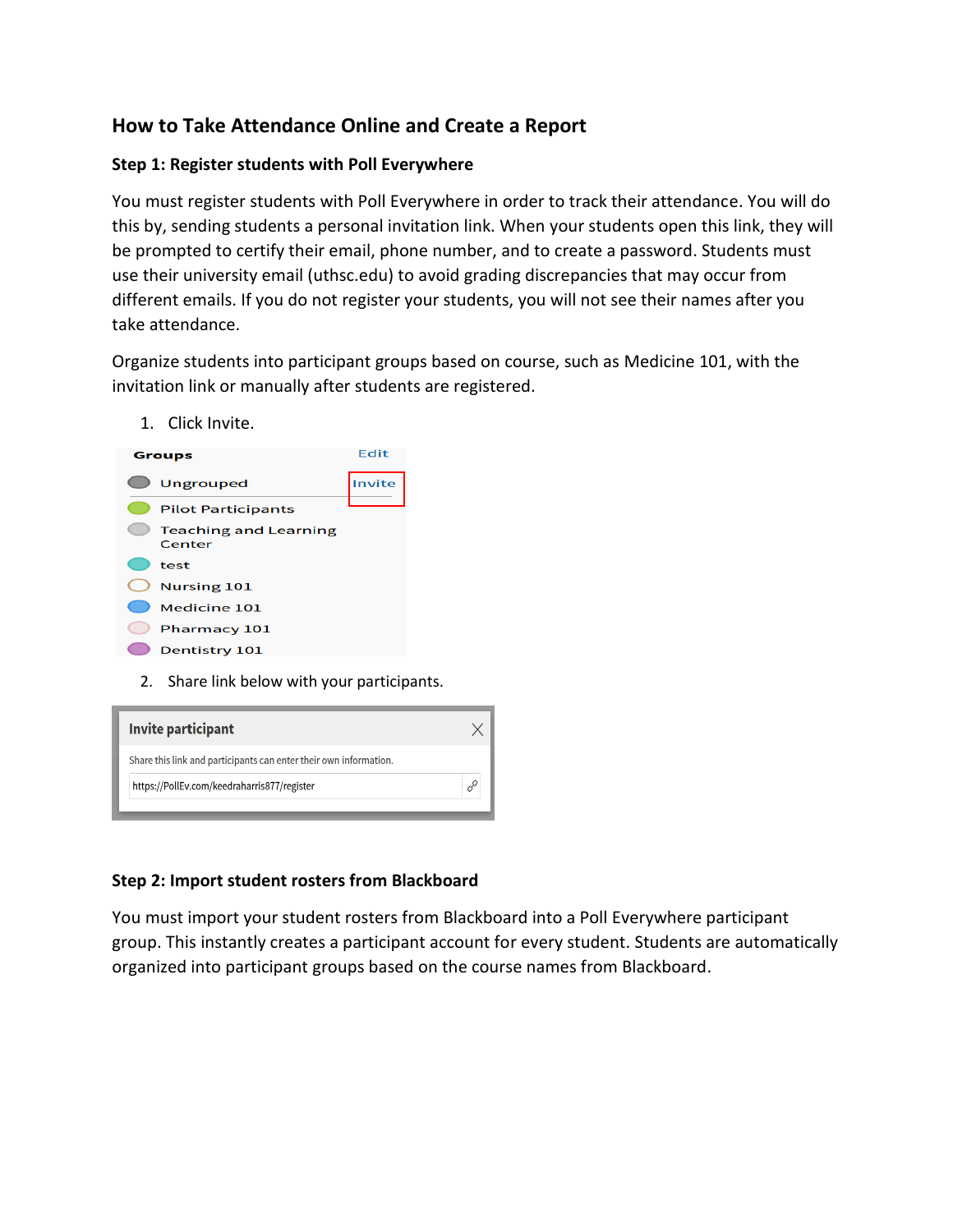#### 1. Click Add participants.



#### 2. Click on Connect to LMS.



3. Click on Blackboard.



4. Select the course you want to import into Poll Everywhere.



5. Once the participants have been added, it will look like the image below.



#### **Step 3: Create and present your attendance activity**

Once all students are registered and organized in your Poll Everywhere account, it's time to create your attendance activity.

An attendance activity would be a question with no meaning and with no clear right answer (such as the example below). You want a question like this so that it's harder for students who aren't in attendance to guess the correct response. Multiple choice activities are best because the correct answer can be easily displayed in a gradebook report.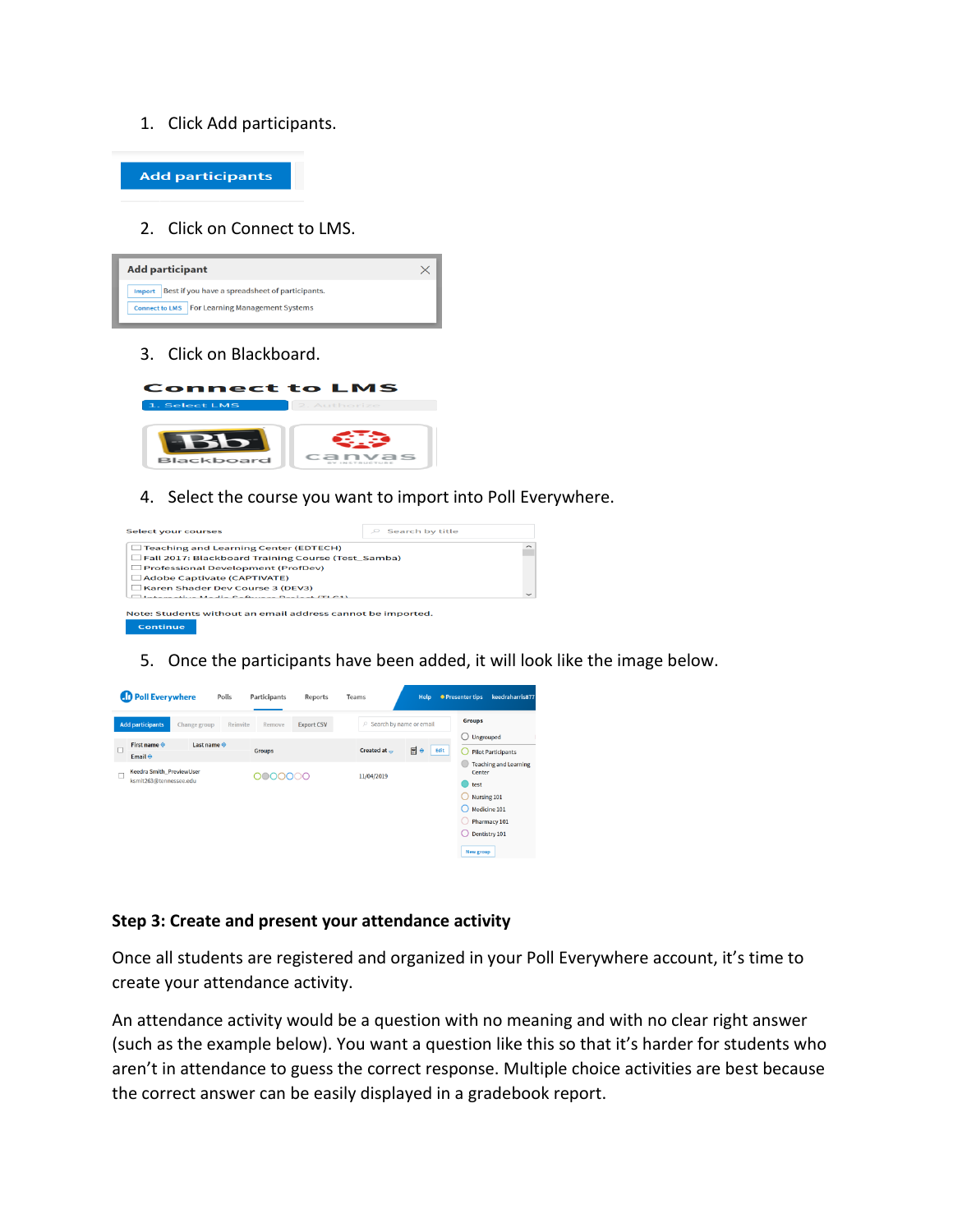**Tip:** Enable registered participants only when you create your attendance activity. This ensures that the correct students are tracked and only those registered for that specific class can participate. Present your attendance activity to your students and state aloud which response is correct. In theory, only the students in class will respond correctly.

### **Here are some additional tips for making this activity more effective:**

- Set one response as correct by clicking the checkmark icon on the poll editing screen.
- Include lots of responses to decrease the likelihood of someone guessing the right answer.
- Set a timer of 30 45 seconds. When that timer runs out, the activity automatically locks.
- Set the Show Activity Title setting to "do not show activity title on participant devices". Enabling this setting will hide the title of that Poll Everywhere activity on students' devices. That means only students who can see your presentation screen (i.e. those in class) will see the title of that activity.



# **Step 4: Review attendance scores**

After your students respond to your attendance activity, you can review those results to see exactly how each person answered.

# **Here are two ways to review student's results:**

- Transfer a Gradebook report from Poll Everywhere to your LMS, complete with overall participation scores and graded multiple choice activities. The Gradebook is a compact table with participants listed down the left and questions across the columns.
- Create a new Gradebook report. The Gradebook report shows scores, participation, and attendance. You can export the report to a CSV or Excel file to add attendance data to your preferred record.